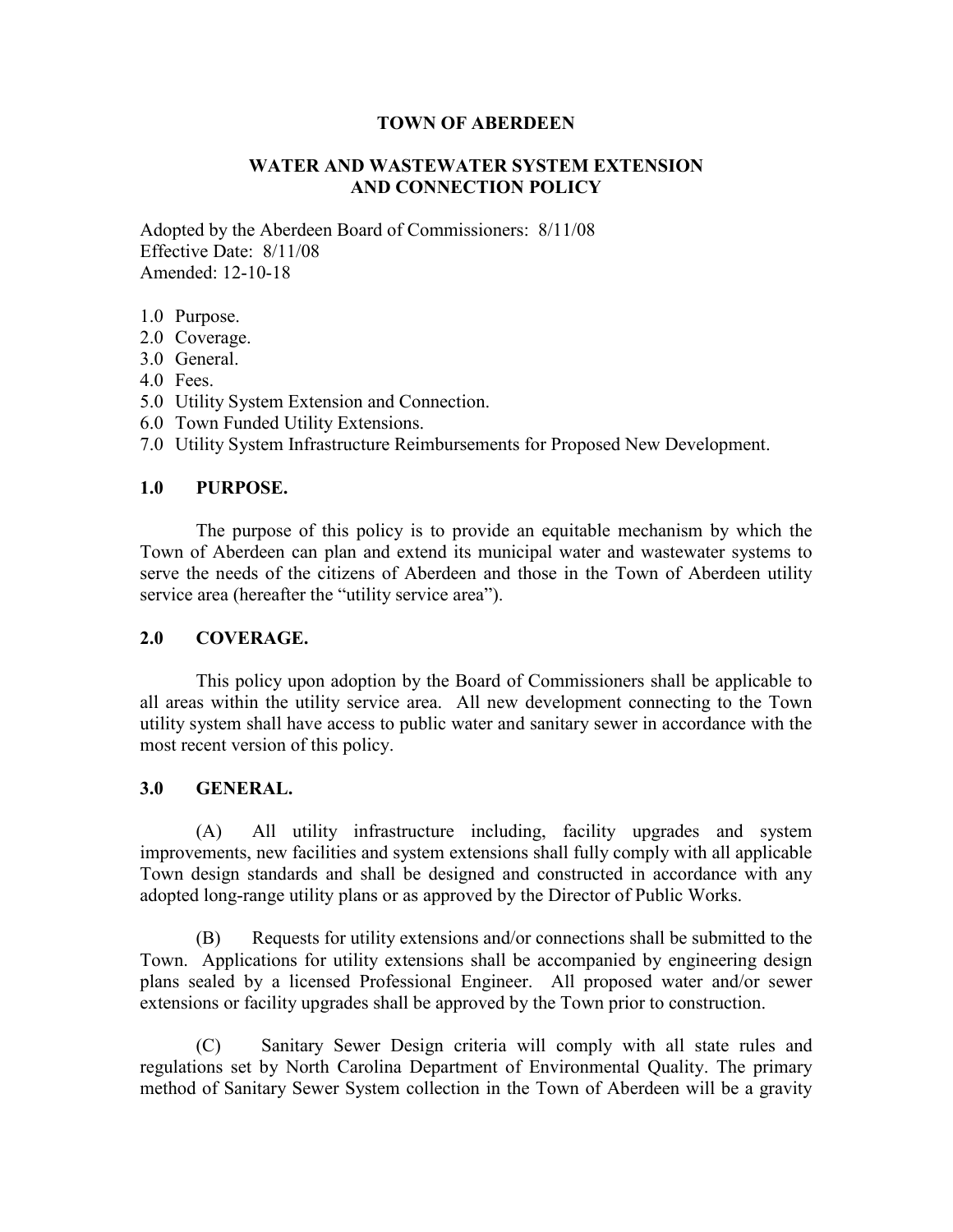system. In the event that a gravity system cannot be achieved due to general topography of the service area, a consolidated pump station with gravity lines as the collection method may be designed to mitigate the topography challenges. Any alternate method to the two listed above will require a variance to be submitted to the Public Works Director. Possible alternate methods include but are not limited to Low-Pressure Systems, Septic Tank to Pretreat (STEP) Systems and Vacuum Sewer Systems.

(D) All utility easements required for system extensions or facility upgrades shall be dedicated to the Town in accordance with the Town's specification and detail requirements.

(E) When a property that has been supplied by a well or alternate source of water requests a connection to the Town water system, the well shall be completely disconnected from any structure connected to the Town water system. Under no circumstance shall a well be cross connected to the Town water system.

 $(F)$  In the event that a sewer extension is installed within twenty-five (25) feet of a private well, the well shall be abandoned in compliance with State regulations and the property owner shall be required to connect to the Town water system regardless of proximity to the nearest water main.

(G) In the event that a resident requests sewer service only and the resident is not required to connect to the Town water system, the resident will be required to install a meter on their well or other source of water for the purpose of sewer billing.

(H) In order to minimize public health and safety risks, such as septic failure, well failure, inadequate water supply for fire protection or substandard water quality from well water, the Board of Commissioners may order utility extensions into unserved areas without request of the property owners in the area.

# **4.0 FEES.**

### **4.1 Fee Schedule.**

The schedule of fee rates is available for public viewing at the Town Water Department or Public Works. This fee schedule may be amended from time to time at the discretion of the Town Board of Commissioners.

# **4.2 Utility Connection Fees.**

(A) Except as provided herein, utility connection fees shall be due for all water and sewer connections to the Town utility system without exception, regardless of who makes the connection.

(B) Utility connection fees shall be required for all individual connections to an existing or proposed utility main. The utility connection fees have been established to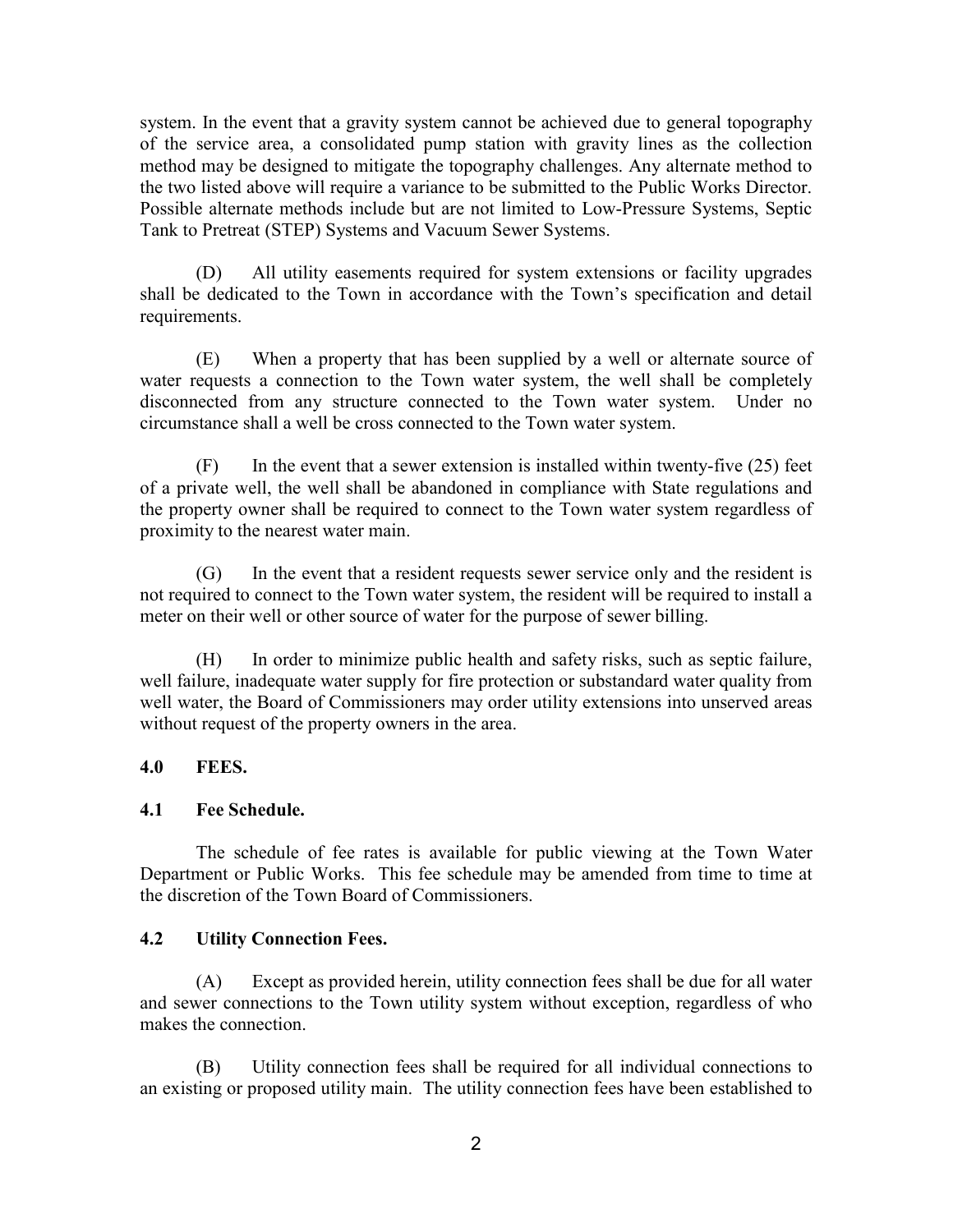reimburse the Town for expenses incurred while Town staff members or persons under contract to the Town make the requested utility connection(s).

(C) Utility connection fees shall be paid to the Town before a work order will be issued. The utility connection fees include setting a meter and providing service to water and sewer mains. For individual requests, all required site restoration work including pavement repair, curb and gutter repair, sidewalk repair and boring shall be included in the utility connection fees.

(D) For Town funded projects constructed by outside contractors, utility connection fees will also be levied. With Town funded projects, discounts of standard connection charges may be allowed. See section 6.5 for further details.

(E) When tapping new mains under construction or active mains under warranty, developers shall be required to make their own utility taps by setting meter boxes and sewer connections, and they are not required to pay the utility connection fees established herein. All other fees, which may include, but are not limited to, fees for pavement repair, curb and gutter repair, sidewalk repair and boring, shall be paid in accordance with the adopted fee schedule of the Town of Aberdeen.

# **4.2 Availability Fees.**

The Town may collect availability fees from all property owners inside the corporate limits where water and/or sewer service has been made accessible and adjacent to existing developed property, but the property owner has chosen not to connect. Any property with a residential dwelling or operating commercial or institutional establishment shall be liable for the payment of availability charges. The availability fees shall be collected to reimburse the Town for the construction and maintenance costs of water and/or sewer mains adjacent to the property. In cases where the property owner chooses to connect to the existing utility service, the availability charge(s) will cease to be collected upon the owner's payment of all applicable fees for connection(s) to the utility system.

# **5.0 UTILITY SYSTEM EXTENSION AND CONNECTION.**

### **5.1 Improvements to Existing Property Within the Town Limits.**

Any improvements to existing developed property within the corporate limits requiring either new or expanded well and/or septic capacity shall connect to the Town utility system when the property is adjacent to an existing water and/or sewer main and another owner's private property does not have to be crossed to make the connection. In the event that there are no adjacent water and/or sewer mains available, the property owner may construct a private well and/or septic system as approved by the Moore County Health Department or the N.C. Department of Environmental Quality, Division of Environmental Health.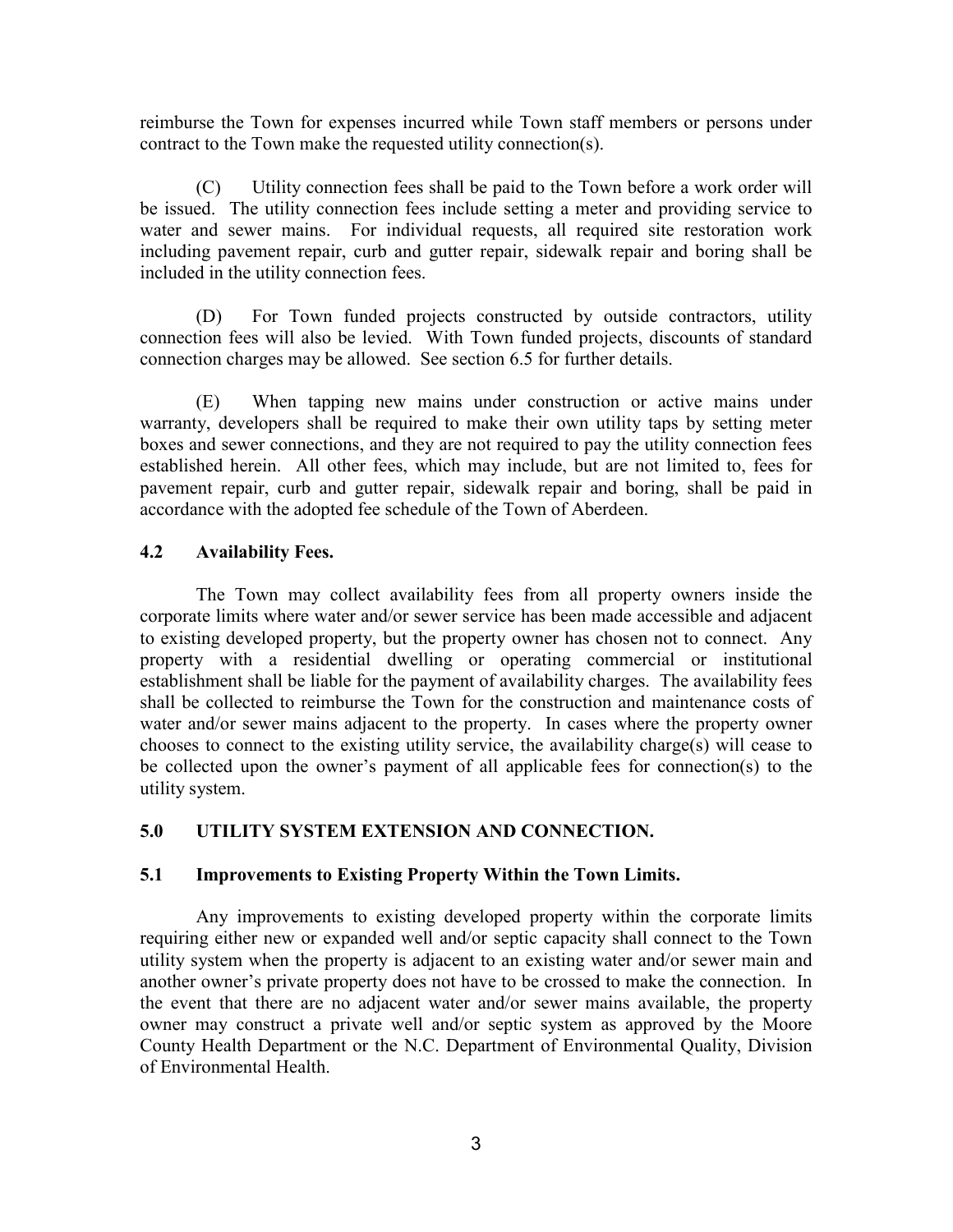# **5.2 Utility System Extension and Connection Outside the Town Limits.**

(A) All applicants requesting utility connections outside the Town limits are required to submit a petition of annexation and/or annexation agreement along with a utility extension and/or connection request. All voluntary annexation requests accompanied by the corresponding utility extension and/or connection requests shall be submitted to the Town for approval. All requests for utility extensions and connections outside the Town Limits shall be reviewed on a case by case basis by the Town prior to approval.

(B) A utility connection outside the Town limits will not be allowed until the Board of Commissioners has adopted the ordinance of annexation, annexation agreement, or except in cases of emergency. The Board of Commissioners, at its discretion, may incorporate additional requirements as conditions for adoption of the annexation ordinance.

(C) The applicant shall pay all required fees and fulfill the owner/developer obligations outlined in Section 5.3 of this policy for providing all on-site water and/or wastewater facilities, extensions and connections of the proposed water and wastewater facilities to the existing utility system of the Town.

(D) If the applicant is allowed to connect to the utility system before the annexation becomes effective, the applicant shall pay current outside utility rates until the property is incorporated into the Town limits.

# **5.3 Proposed New Development.**

(A) The owner or developer of a parcel or tract of land shall construct, at no expense to the Town, all on-site water and/or wastewater facilities in accordance with section 3 (c). When consistent with the Town's long range plans, the Director of Public Works may, in his discretion, elect to construct the facilities; however, it is the responsibility of the owner or developer to pay for such installation. Notwithstanding the foregoing, the Town may agree to pay some or all of the cost of construction of proposed facilities. Any such agreement shall be memorialized in a development agreement approved by the owner or developer and the Board of Commissioners and when applicable, the requirements of Section 7.0, below, shall apply.

(B) The developer shall provide all connections and extensions of the water and wastewater facilities from the development, including all properties inside the development, to the existing utility system of the Town in accordance with all applicable Town standards, specifications and long range utility plans. All planned extensions of the Town water and wastewater system shall have engineering design plans prepared and submitted to the Town for review and approval prior to construction. No water and wastewater facilities, extensions or connections shall be constructed without written approval and inspection by the Town and all required approvals by the Moore County Health Department and the N.C. Department of Environmental Quality.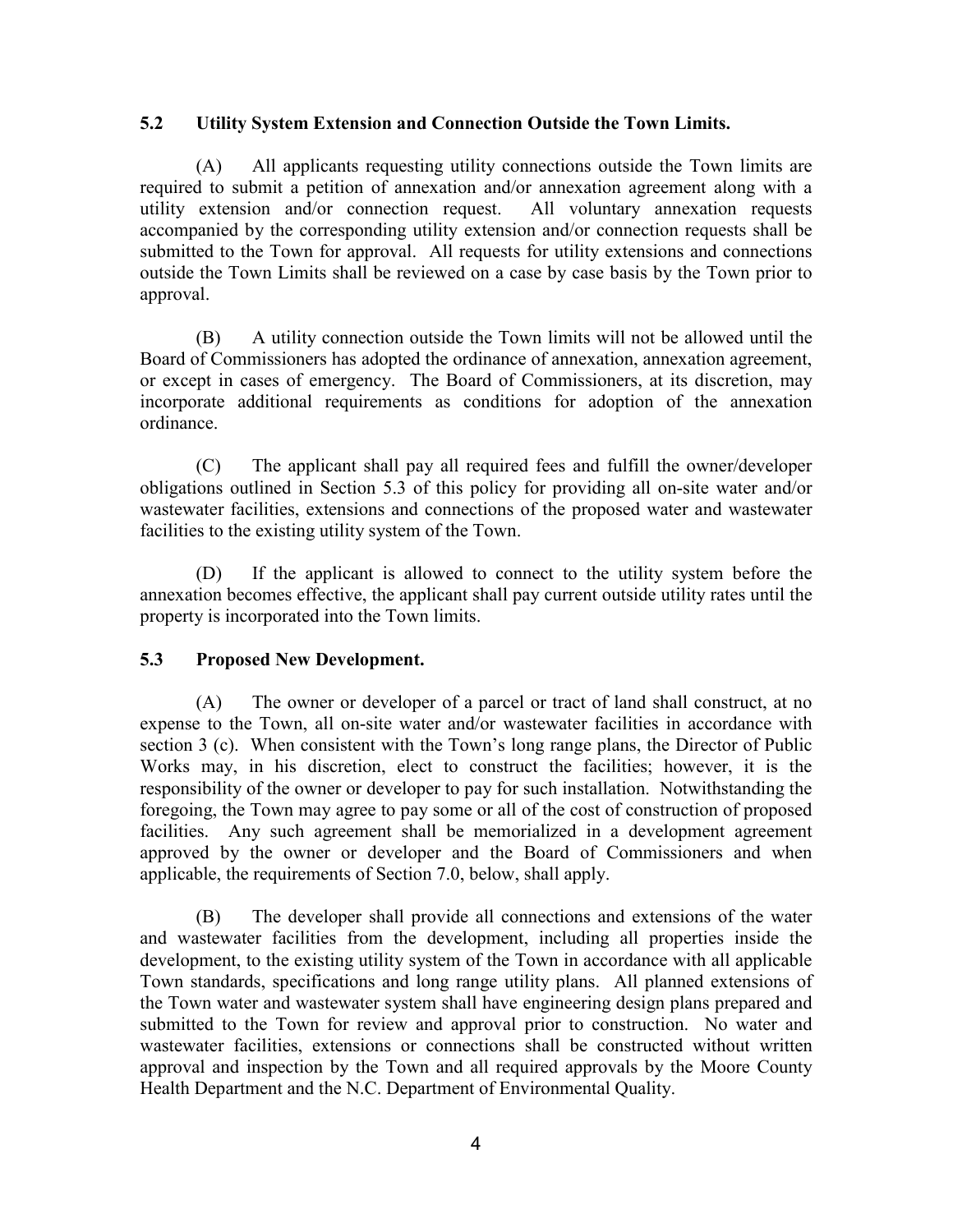### **6.0 TOWN FUNDED UTILITY EXTENSIONS.**

### **6.1 Existing Developed Property.**

(A) Owners of developed property inside the Town limits with existing structures on their property, including newly annexed residents may petition the Board of Commissioners for the extension of water and/or sewer mains funded by the Town.

(B) Applicants who choose to request water only or sewer only may be required to request both water and sewer at the discretion of the Town. Factors that will be considered for approving Town funded utility extension projects are the size of the area, number of property owners requesting utility connections, proximity to the existing Town system, buyout arrangements with the current service provider, funding limitations and the age of existing facilities.

### **6.2 Eligibility Requirements**.

In addition to meeting the requirements of Section 6.3, below, property will not be considered for Town funded utility extension projects without meeting the following eligibility requirements prior to the submission of a petition:

- (1) The property must be within the Town's corporate limits,
- (2) The property must be developed,
- (3) The property must have a dwelling or other operational structure onsite,
- (4) The property shall be subdivided in accordance with Town Subdivision Regulations,
- (5) The property shall not be undergoing rezoning, and
- (6) Individual properties shall not be undergoing expansion or improvement.

In compelling cases, the Board of Commissioners may waive any or all of these eligibility requirements.

### **6.3 Minimum Area Requirements.**

In addition to meeting the requirements of Section 6.2, above, property will not be considered for Town funded utility extension projects without meeting the following minimum area requirements prior to the submission of a petition:

- (1) The minimum area shall not be less than a street length between intersections and shall consist of at least ten (10) properties requesting utility connections;
- (2) For water extension requests, the area shall extend to the nearest available Town water main. In certain cases, it may not be possible to connect the proposed area to the closest water main because of access limitations. In these cases, the closest available water main along a passable alignment shall be considered;
- (3) For sewer extension requests, the area shall extend to the closest available existing Town sewer main within the same drainage basin as the area under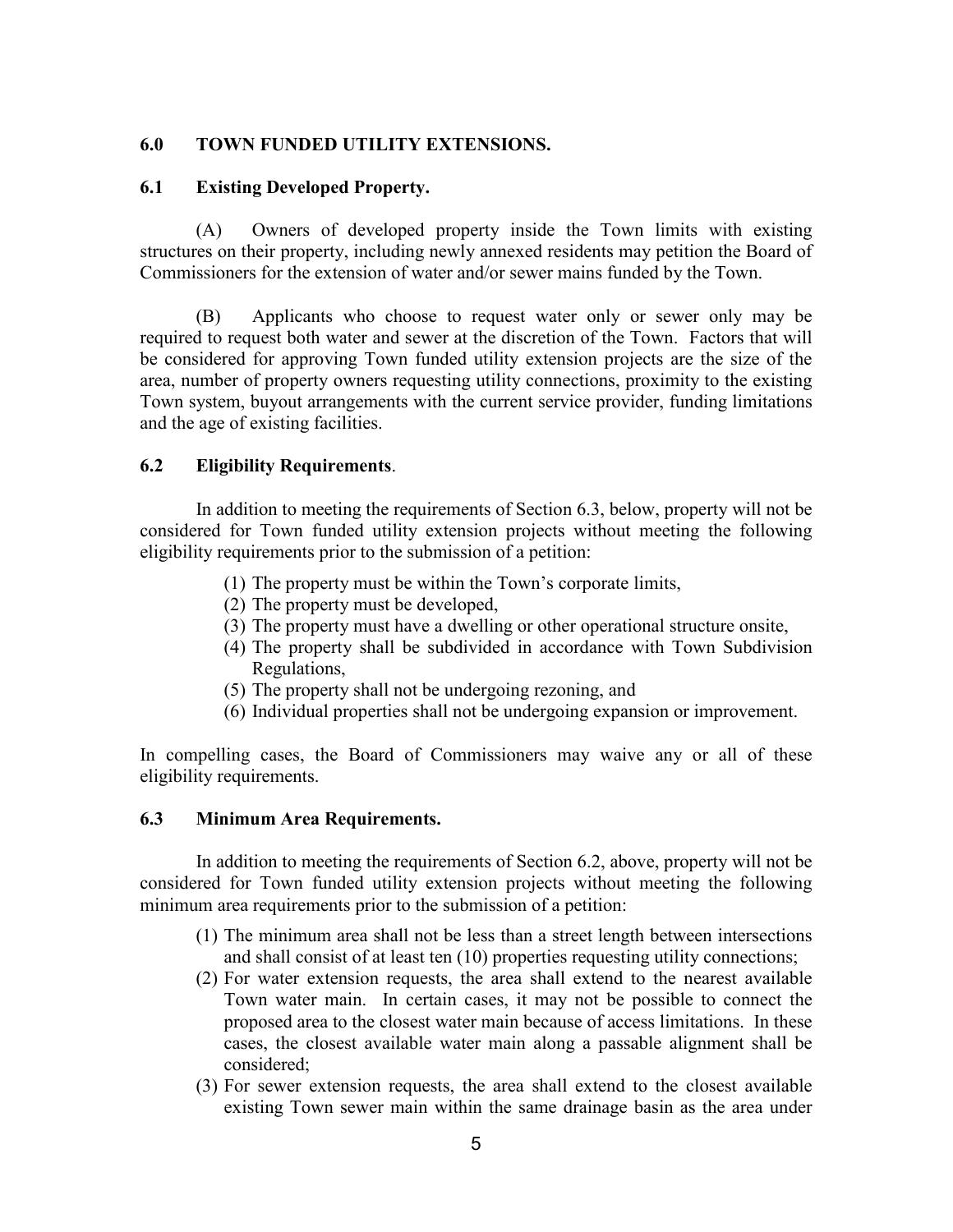consideration. For sewer construction, the closest available Town sewer main shall be one that is at a lower elevation than the proposed area and for which a passable route exists between the proposed area and the existing sewer main; and

(4) Additional requirements as recommended by the Public Works Department based on sound engineering practices.

The Town may decide to increase the minimum area requirements based on the overall size and type of area under consideration for proposed utility extensions. In compelling cases, the Board of Commissioners may waive any or all of these minimum area requirements.

### **6.4 Petition Requirements.**

(A) Petitions for Town funded water and/or sewer extensions shall sufficiently satisfy the following criteria. Petitions that do not sufficiently meet the following criteria will not be considered:

- (1) The petition must be signed by more than fifty (50%) percent of the owners of property adjacent to the proposed utility extension(s), and those property owners shall own more than fifty (50%) percent of the road frontage along the alignment of the proposed extension(s). The proposed alignment must extend to the existing Town utility system.
- (2) All persons and entities listed on the property deed as record owners of a property must sign the petition. In the case of entities such as corporations or estates, a representative authorized by law may sign the petition on behalf of the entity.
- (3) Property owners who own more than one property adjacent to proposed utility extensions must sign the petition for each of their properties within the project area.

(B) All sufficient petitions shall require language notifying the property owners of the following items:

- (1) A statement of the connection fees in effect at the time of petition signing.
- (2) A statement of all applicable discounts available by participating in the petition for water and/or sewer service.
- (3) A statement that all applicants registering on the petition will be required to pay their connection charges prior to the Town extending utility mains.

(C) All petitions shall be submitted to the Public Works Department to verify sufficiency prior to being considered for approval by the Board of Commissioners. Only verified, sufficient petitions will be considered. After a petition has been deemed sufficient and the property owners have met all established requirements, staff will prepare a recommendation for the Board of Commissioners to order the extension of utilities. The Board shall have the option of ordering the utilities installed, requesting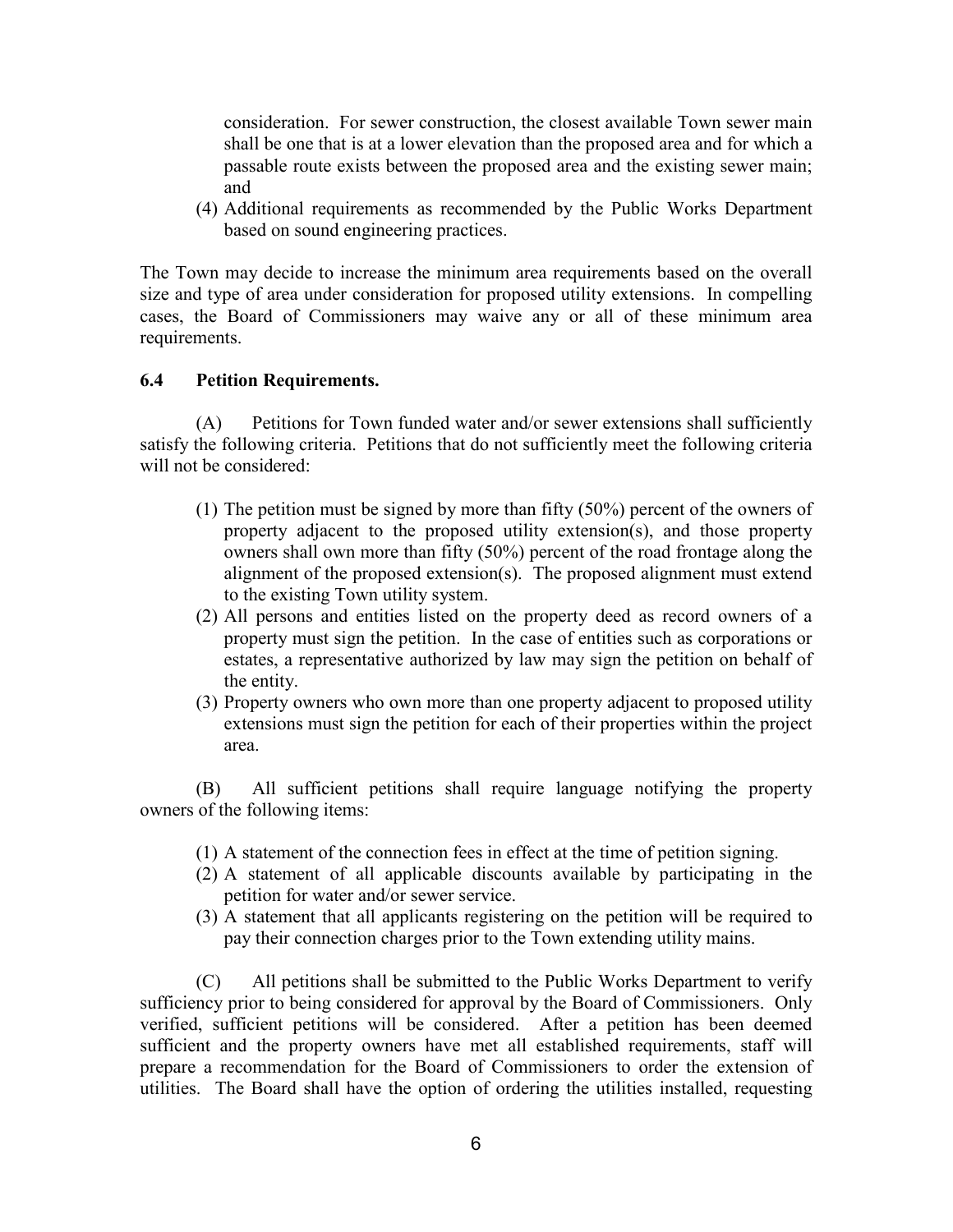additions or modifications to the service area, rejecting the request, or submitting the request to further deliberation. The Board's decision shall be final and rejected requests will not be reconsidered for two (2) years after the first request was rejected unless initiated by the Town. If the improvements are ordered, Town funding will be allocated to complete the proposed work.

### **6.5 Incentives and Discounts**.

If the petition is approved, the residents that petitioned petitioning for water and sewer service will be eligible for a waiver of fifty percent (50%) of the applicable connection charges. In order to receive the fifty percent (50%) discount, residents must apply to the Town either by petition or by contacting the Public Works Department following petition approval. Requests initiated after construction has begun on the project will not be eligible for the discount.

#### **6.6 Implementation of Town Funded Utility Extension Project.**

(A) Upon approval of a petition by the Town Board of Commissioners, the Town will prepare plans to extend utility mains into the area requesting service.

- (B) Property owners petitioning for utility extensions will have the option of
- (1) paying their required connection charges in full, prior to the Town advertising the construction contract for the installation of the utility mains; or
- (2) paying their connection charges in three (3) equal installments. The first installment would be due within sixty (60) days after the petition has been approved by the Board of Commissioners. The second installment would be due prior to the Town advertising the construction contract for installation of the proposed water and sewer mains. Advertising for a Contractor to install the proposed water and sewer mains will not begin until the second installment has been received by all of the petitioning property owners. For property owners who connect to the newly extended utility service and initiate a utility account with the Town, the final installment will be due prior to activating their utility service. For property owners who do not wish to connect to utility service, their final installment will be invoiced and billed to them no sooner than (60) sixty days after the utility construction has been completed by the Town. Construction will be deemed complete after final payment has been made to the Contractor.

(C) Property owners who have paid their connection charges in full, prior to construction will be permitted to connect to Town utility service as soon as the newly constructed water and/or sewer mains have been accepted by the Town. They will be required to obtain a plumbing permit from the Planning and Inspections Department prior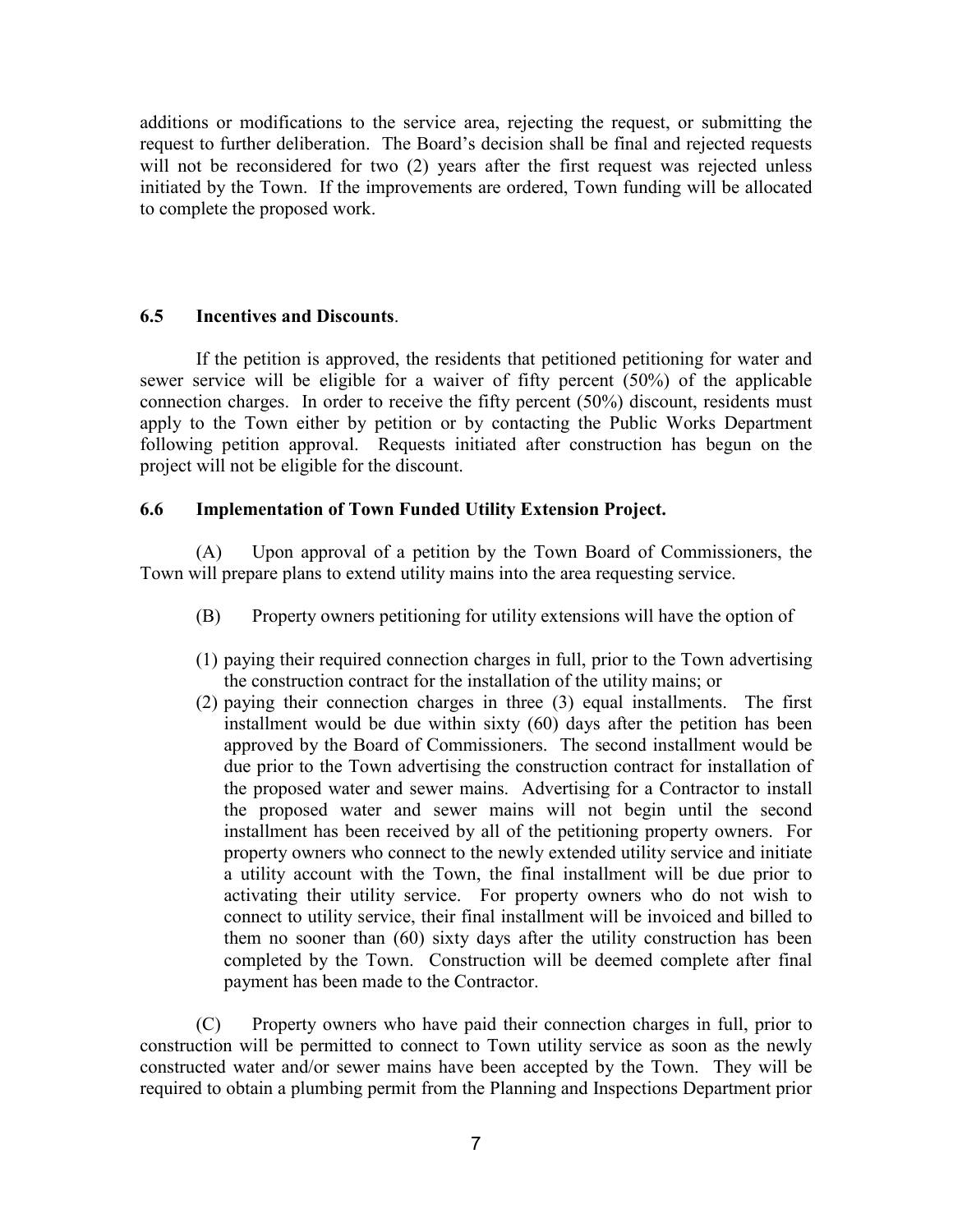to installing their private utility service lines. Potential water customers will also be required to apply for a water meter.

(D) The Town reserves the right to withdraw support for utility extension projects in cases where all petition applicants fail to pay the required fees and connection charges in accordance with the schedule of payments outlined herein. In such cases fees paid by applicants will be refunded to them.

# **6.7 Non-Petitioning Property Owners.**

(A) Property owners who did not petition for water and/or wastewater service may request service within ninety (90) days of being contacted by the Town. The Town will contact these property owners after the construction contract for the utility extension project has been advertised. Property owners who request water and/or wastewater service and pay the full connection charge within this ninety (90) day period shall receive the fifty percent (50%) discount set forth in Section 6.5. After the ninety (90) day period expires, any forthcoming requests shall be subject to the non-discounted utility connection fees, which shall be payable prior to the establishment of a utility connection.

(B) Property owners applying for utility service under this Section, shall be solely responsible for obtaining their plumbing permit and installing the private service line from their structure to the public right-of-way.

(C) Property owners that choose not to connect to newly extended water and/or sewer service shall be liable for the payment of availability fees. The availability fees will be billed to the property owner after the service has been made available and the ninety (90) day period specified in this Section has elapsed. The availability fees will be billed monthly until such time as the property owner connects to the utility service.

### **6.8 Alignment and Location of Proposed Utility Mains.**

(A) The Town reserves the right to choose the alignment and location of the requested utility mains. The Town shall not be obligated to replace landscaping, irrigation systems, or any other privately owned obstructions within the existing right-ofway or utility easement at the time of construction, nor will the Town be obligated to compensate property owners for the removal of such obstructions.

(B) In isolated cases, sewer connections requested by property owners may not be feasible, as determined by the Public Works Director, due to the unique topography of the area. In these cases, the property owners shall be responsible for installing private pumps stations or other alternate methods as necessary to connect to an adjacent sewer main extended by the Town. Should the property owner decide not to install a private pump station or alternate connection to the sewer system, the property owner shall be solely responsible for maintenance and repair of the existing septic or waste disposal system serving the property.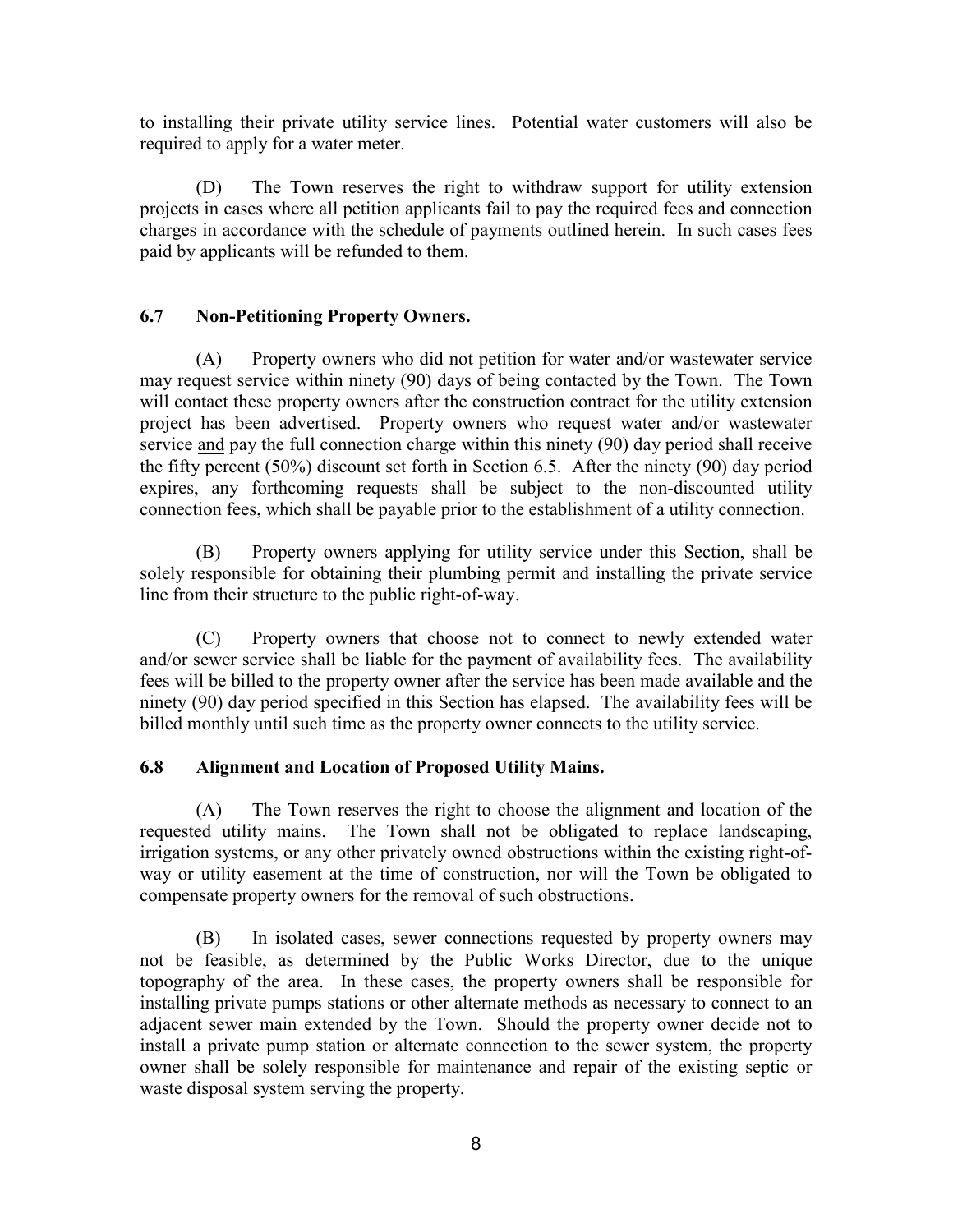### **7.0 UTILITY SYSTEM INFRASTRUCTURE REIMBURSEMENTS FOR PROPOSED NEW DEVELOPMENT.**

(A) In instances where Town funding is available for the types of system extensions and facility upgrades that are beyond the scope of infrastructure required for a specific development project, the developer may enter into a development agreement or other reimbursement agreement (collectively referred to herein as "reimbursement agreements") with the Town. The Public Works Director and, when appropriate, the Planning Director shall make recommendations to the Board of Commissioners regarding all reimbursement agreements, and the Board of Commissioners shall approve or deny all such agreements. Approval of facilities under these agreements shall be contingent upon receipt of all Town and State approvals and the availability of sufficient water supply and/or wastewater treatment capacity.

- (B) Reimbursement agreement shall comply with the following requirements:
	- (1) The developer shall be responsible for the full cost of installing water and/or wastewater facilities within their own properties and for the connection of their system to the Town's existing utility system. The Town may share in the cost of constructing oversized facilities when larger sizes are required to serve other tracts outside of the tract being developed.
	- (2) Town reimbursement of developer funded facilities will be made for the difference in cost between facilities required for the development and oversized facilities required by the Town. The methodology of sizing facilities shall be as specified by the Town's long range plans and as approved by the Public Works Director. In no instance shall the Town of Aberdeen reimburse for water or wastewater lines eight inches (8") or less in diameter.
	- (3) Costs eligible for reimbursement shall include all off-site water and/or wastewater facilities and on-site facilities of a regional nature. Only construction costs shall be eligible for reimbursement.
	- (4) All reimbursement contracts shall be two party agreements between the Town of Aberdeen and a developer or coalition of developers and shall be approved by the Board of Commissioners prior to construction of the water and/or wastewater facilities.
	- (5) The term of any reimbursement contract shall run from the execution of the contract by all parties for ten (10) years or until the Town's obligation for reimbursement has been met, whichever occurs first.